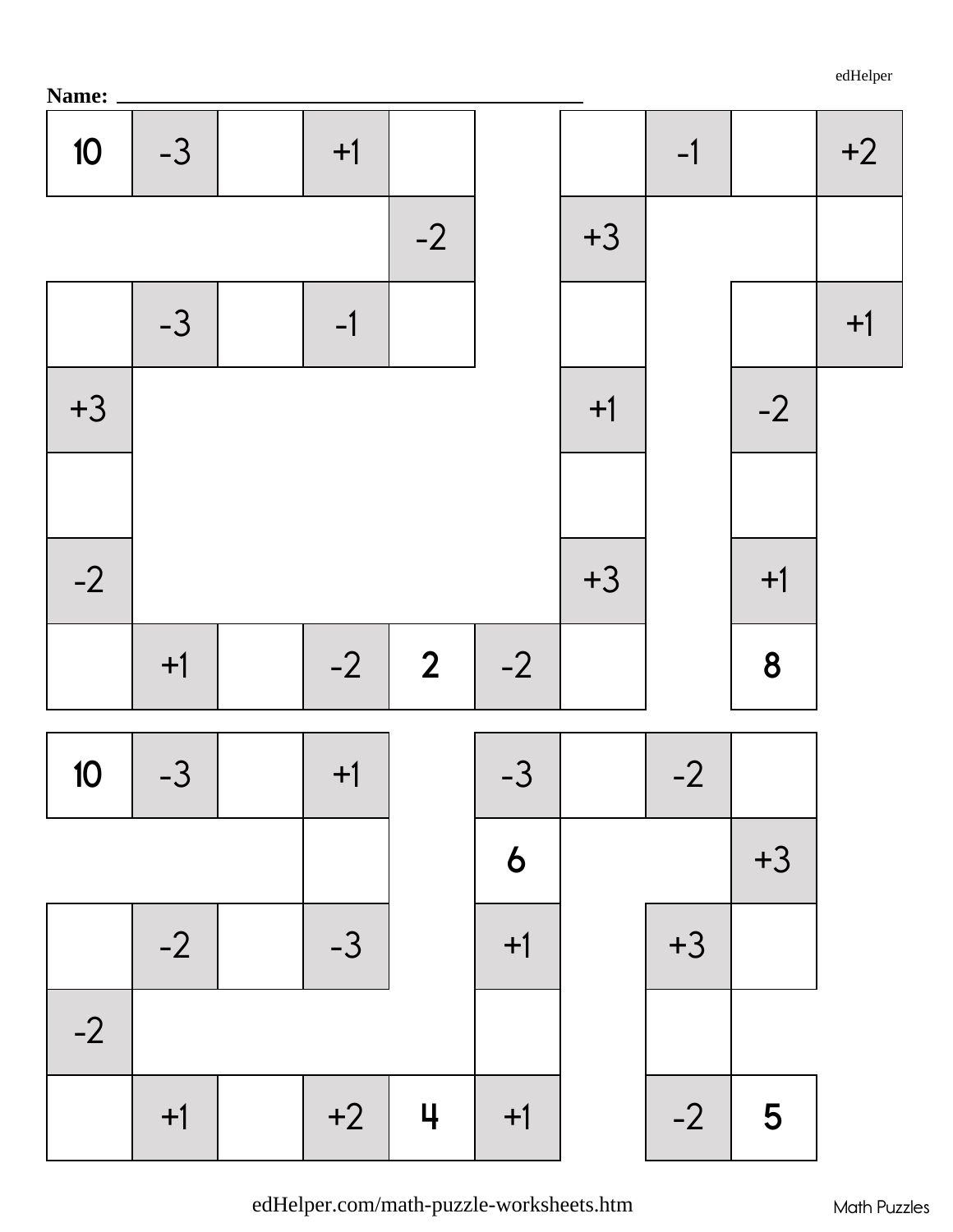Find 2 equations hidden in each box. Good luck!

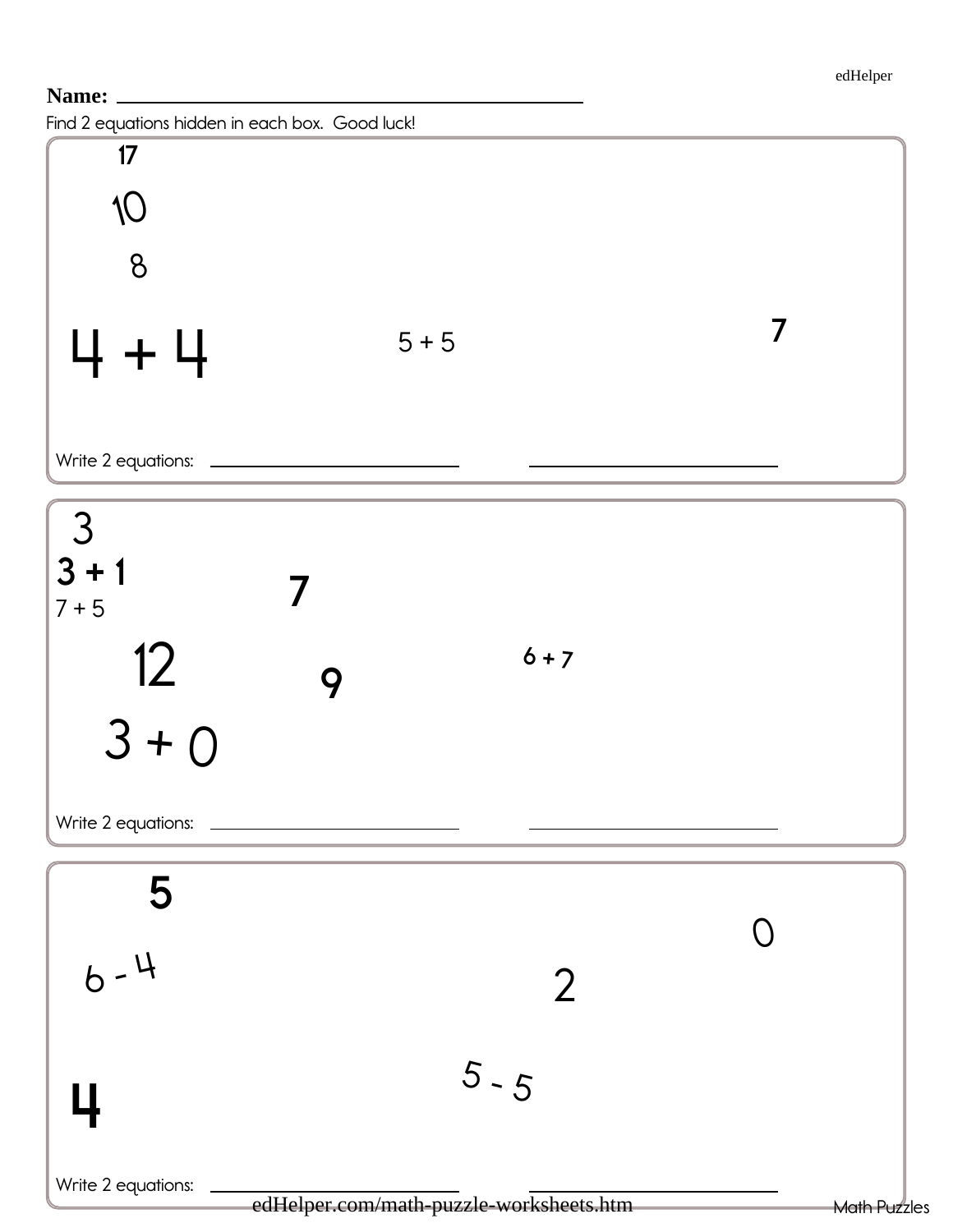Fill in the blanks by adding the two numbers below each hexagon.

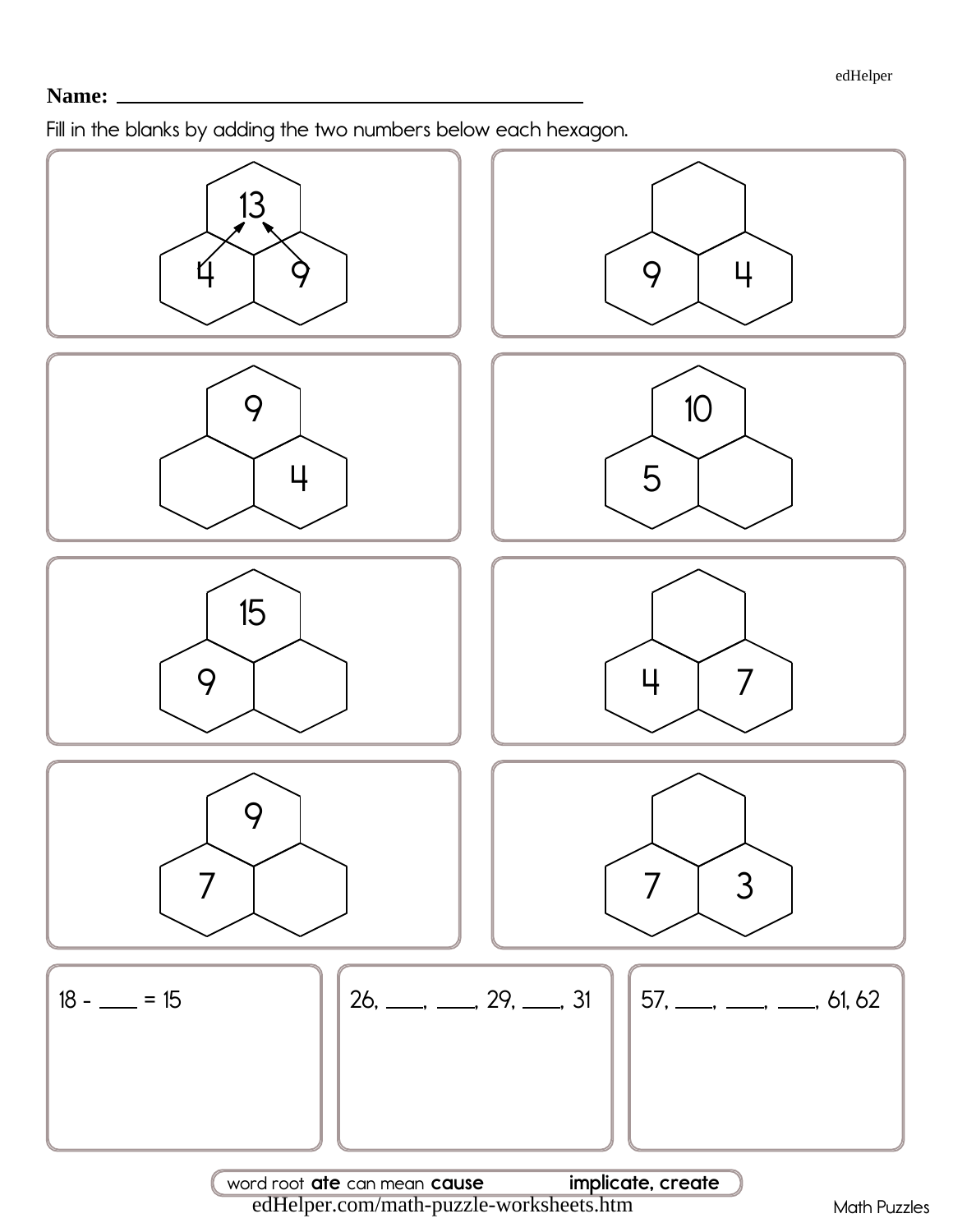Fill in the missing numbers. How? The sum of the four surrounding numbers is in the center of each square. Example: Example:



Fill in the missing numbers. How? The sum of the four surrounding numbers is in the center of each square.

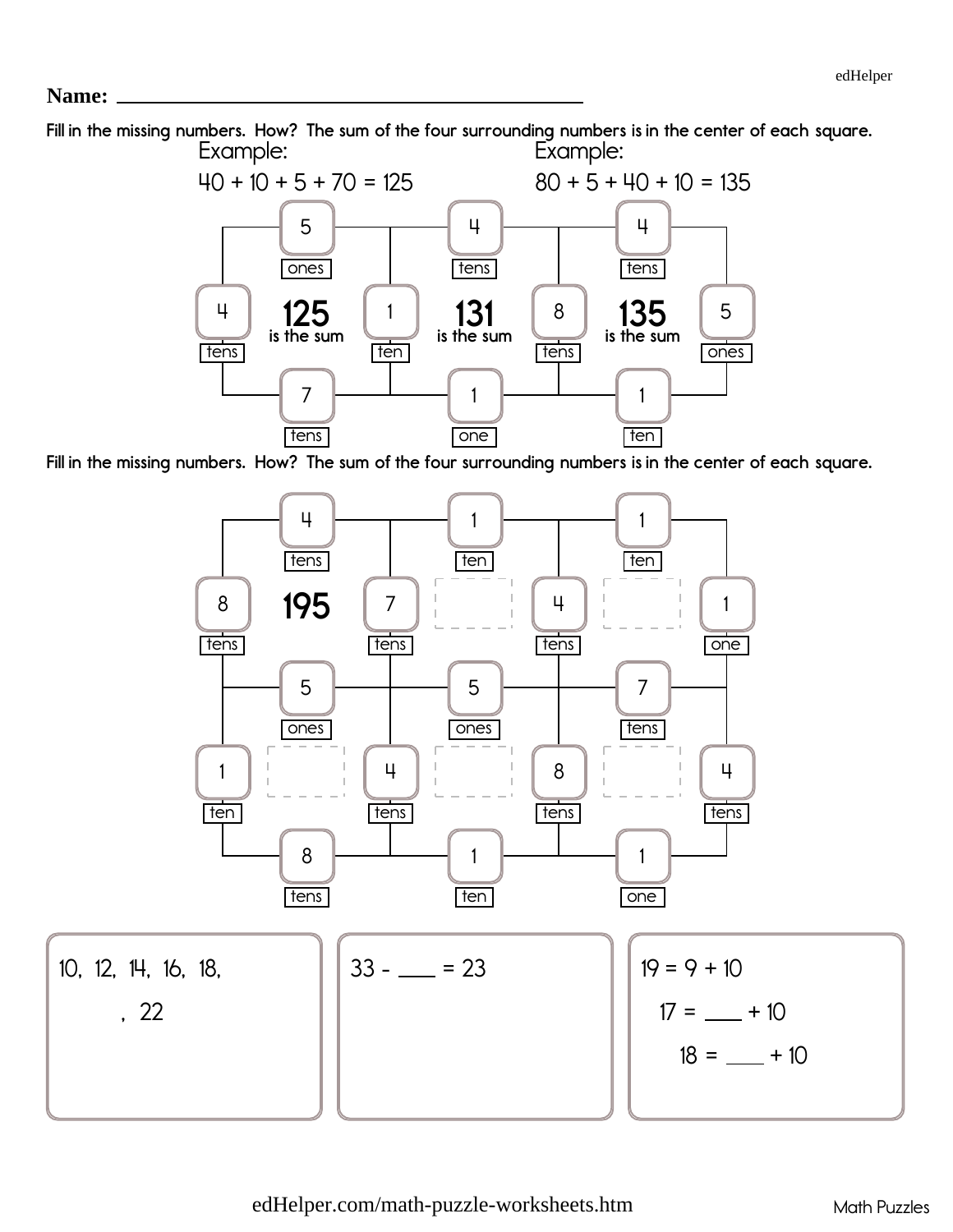



Look at the balance. What does it tell you? Write a sentence to explain.



You should only mark TRUE if you are absolutely sure it is correct!

| 6 is more than |    |  | tour       |              |               | Write the missing sign. |  |
|----------------|----|--|------------|--------------|---------------|-------------------------|--|
| $\circ$ 5      | Oб |  | $\circ$ 18 | $\bigcirc$ 4 | $\bigcirc$ 14 | $Q = 2$                 |  |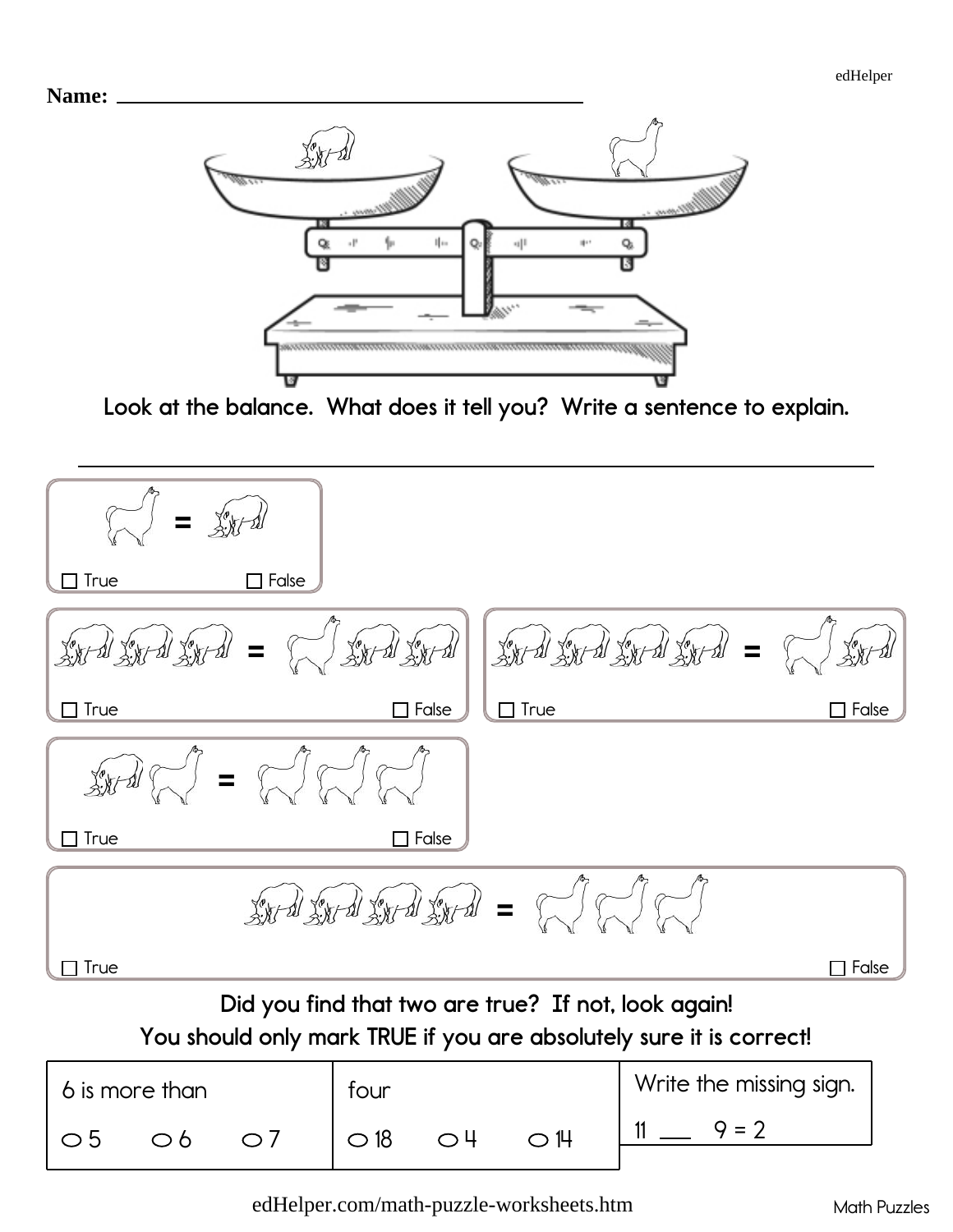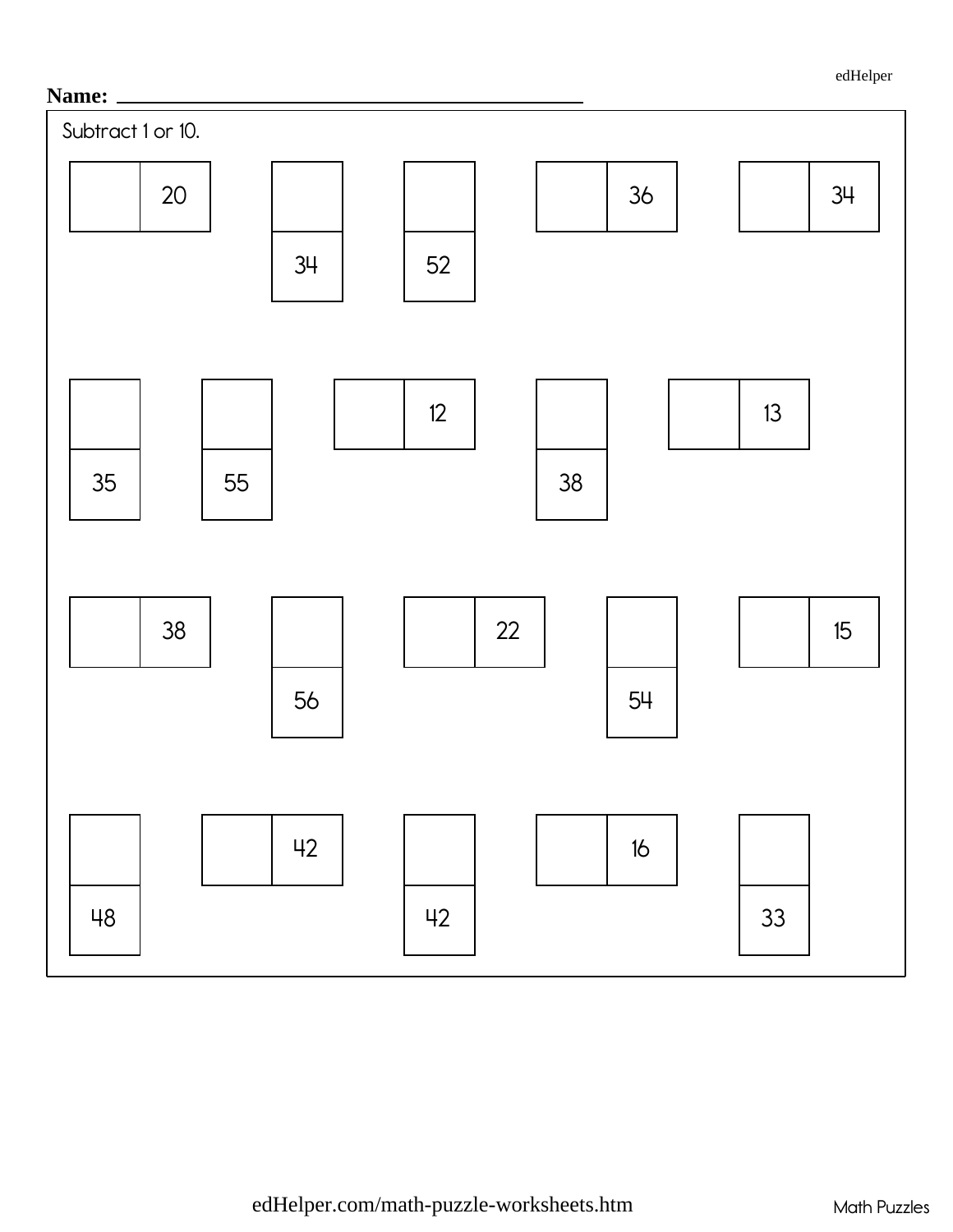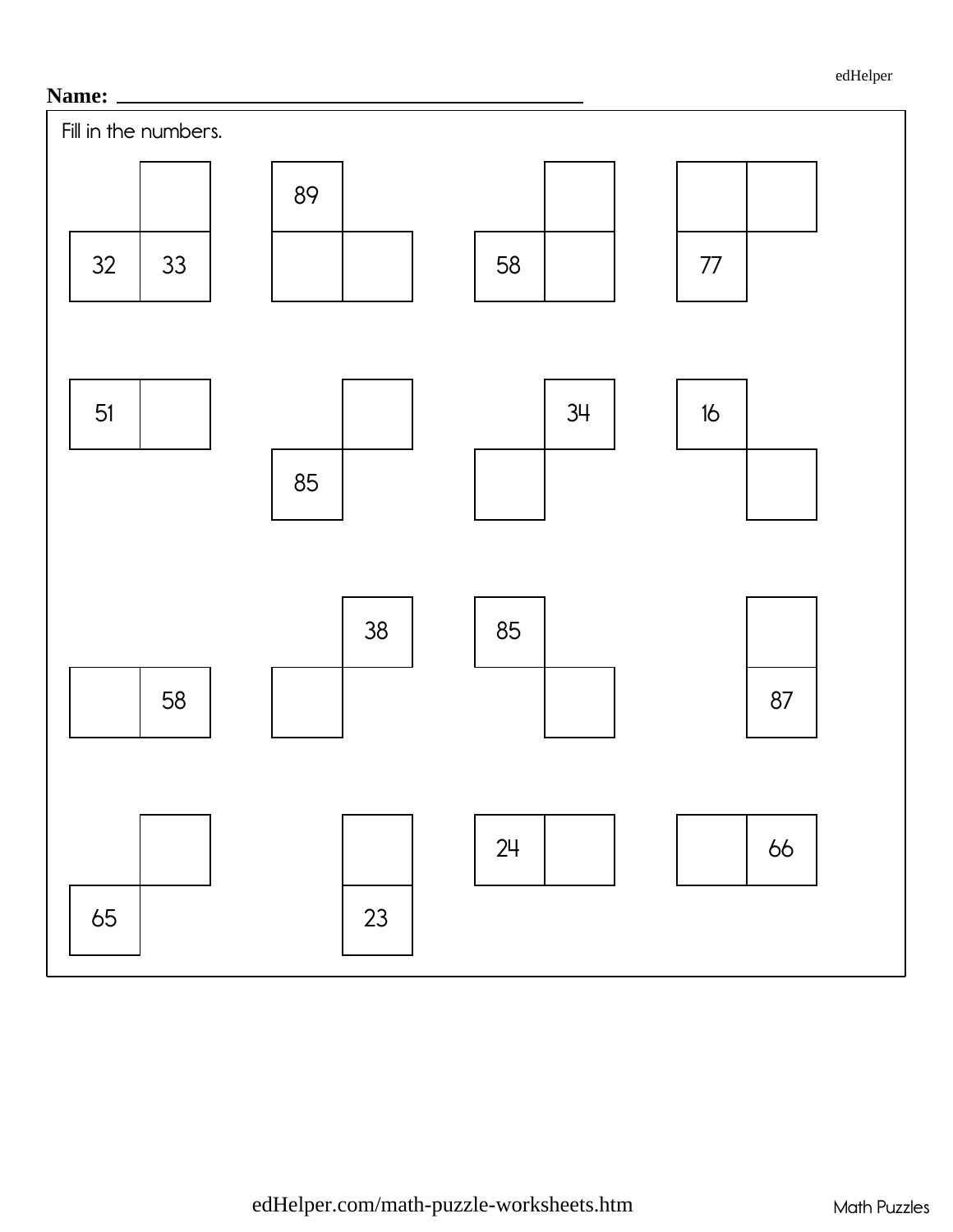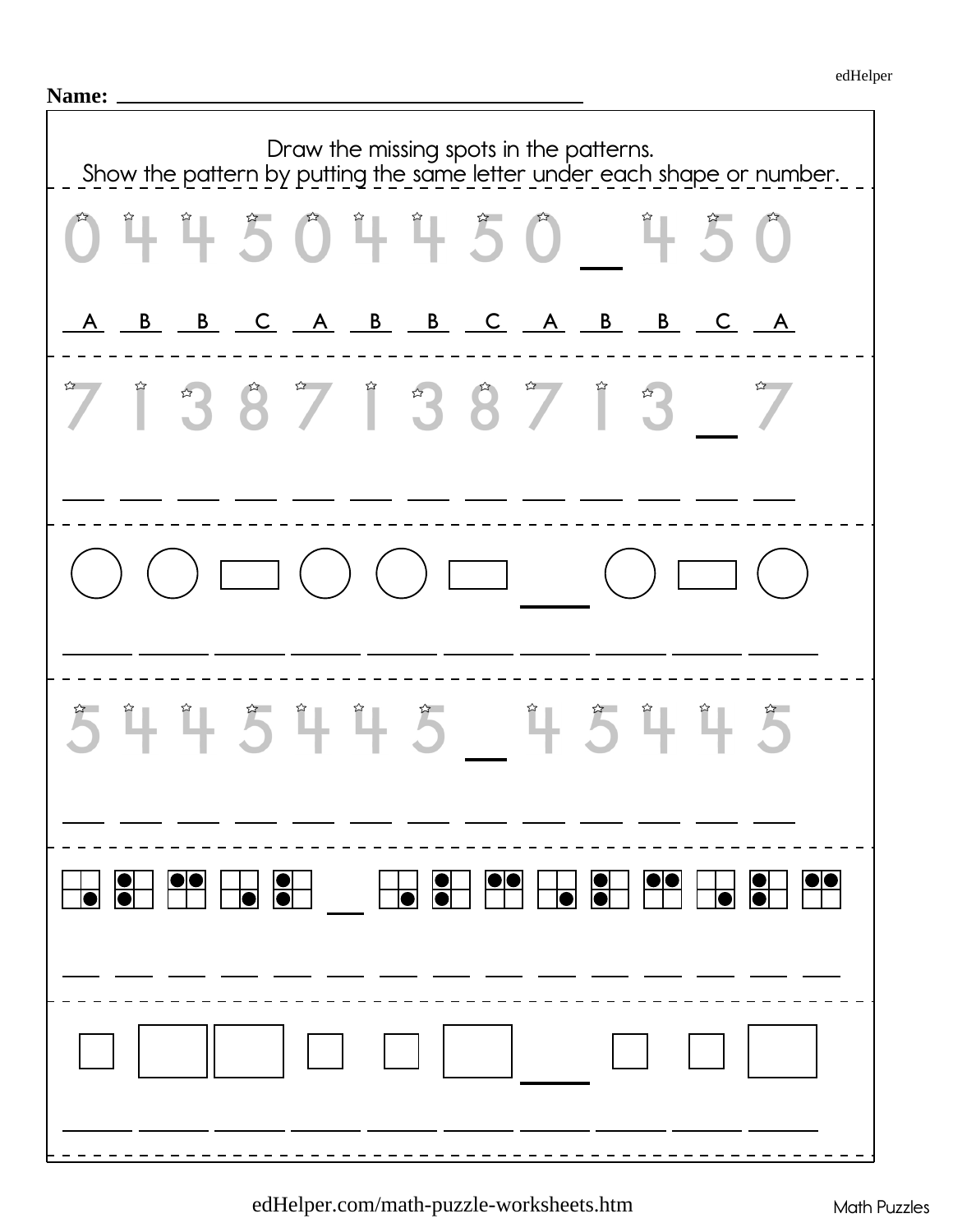| Draw the missing spots in the patterns. |                                                                             |                                                                                                                                                                                                                                                                                                                                                                                                                                                                                                                                                                                            |  |  |  |  |
|-----------------------------------------|-----------------------------------------------------------------------------|--------------------------------------------------------------------------------------------------------------------------------------------------------------------------------------------------------------------------------------------------------------------------------------------------------------------------------------------------------------------------------------------------------------------------------------------------------------------------------------------------------------------------------------------------------------------------------------------|--|--|--|--|
|                                         |                                                                             | 315231523123                                                                                                                                                                                                                                                                                                                                                                                                                                                                                                                                                                               |  |  |  |  |
| $0 \neq 0$                              | $\begin{array}{ccc} & \bullet & \bullet \\ & \bullet & \bullet \end{array}$ | $\begin{pmatrix} 1 & 1 \\ 1 & 1 \end{pmatrix}$                                                                                                                                                                                                                                                                                                                                                                                                                                                                                                                                             |  |  |  |  |
|                                         |                                                                             |                                                                                                                                                                                                                                                                                                                                                                                                                                                                                                                                                                                            |  |  |  |  |
|                                         | Draw your own patterns.                                                     |                                                                                                                                                                                                                                                                                                                                                                                                                                                                                                                                                                                            |  |  |  |  |
| $\approx$<br>ABC pattern                |                                                                             | $\begin{array}{c} \begin{array}{c} \alpha \\ \alpha \end{array} \end{array} \begin{array}{c} \begin{array}{c} \alpha \\ \alpha \end{array} \end{array} \begin{array}{c} \begin{array}{c} \alpha \\ \alpha \end{array} \end{array} \begin{array}{c} \begin{array}{c} \alpha \\ \alpha \end{array} \end{array} \begin{array}{c} \begin{array}{c} \alpha \\ \alpha \end{array} \end{array} \begin{array}{c} \begin{array}{c} \alpha \\ \alpha \end{array} \end{array} \begin{array}{c} \begin{array}{c} \alpha \\ \alpha \end{array} \end{array} \begin{array}{c} \begin{array}{c} \alpha \\$ |  |  |  |  |
| Draw an ABA pattern.                    |                                                                             |                                                                                                                                                                                                                                                                                                                                                                                                                                                                                                                                                                                            |  |  |  |  |
| Draw an ABB pattern.                    |                                                                             |                                                                                                                                                                                                                                                                                                                                                                                                                                                                                                                                                                                            |  |  |  |  |
| Draw an ABC pattern.                    |                                                                             |                                                                                                                                                                                                                                                                                                                                                                                                                                                                                                                                                                                            |  |  |  |  |
| Draw an ABCD pattern.                   |                                                                             |                                                                                                                                                                                                                                                                                                                                                                                                                                                                                                                                                                                            |  |  |  |  |
| I drew an                               | pattern.                                                                    |                                                                                                                                                                                                                                                                                                                                                                                                                                                                                                                                                                                            |  |  |  |  |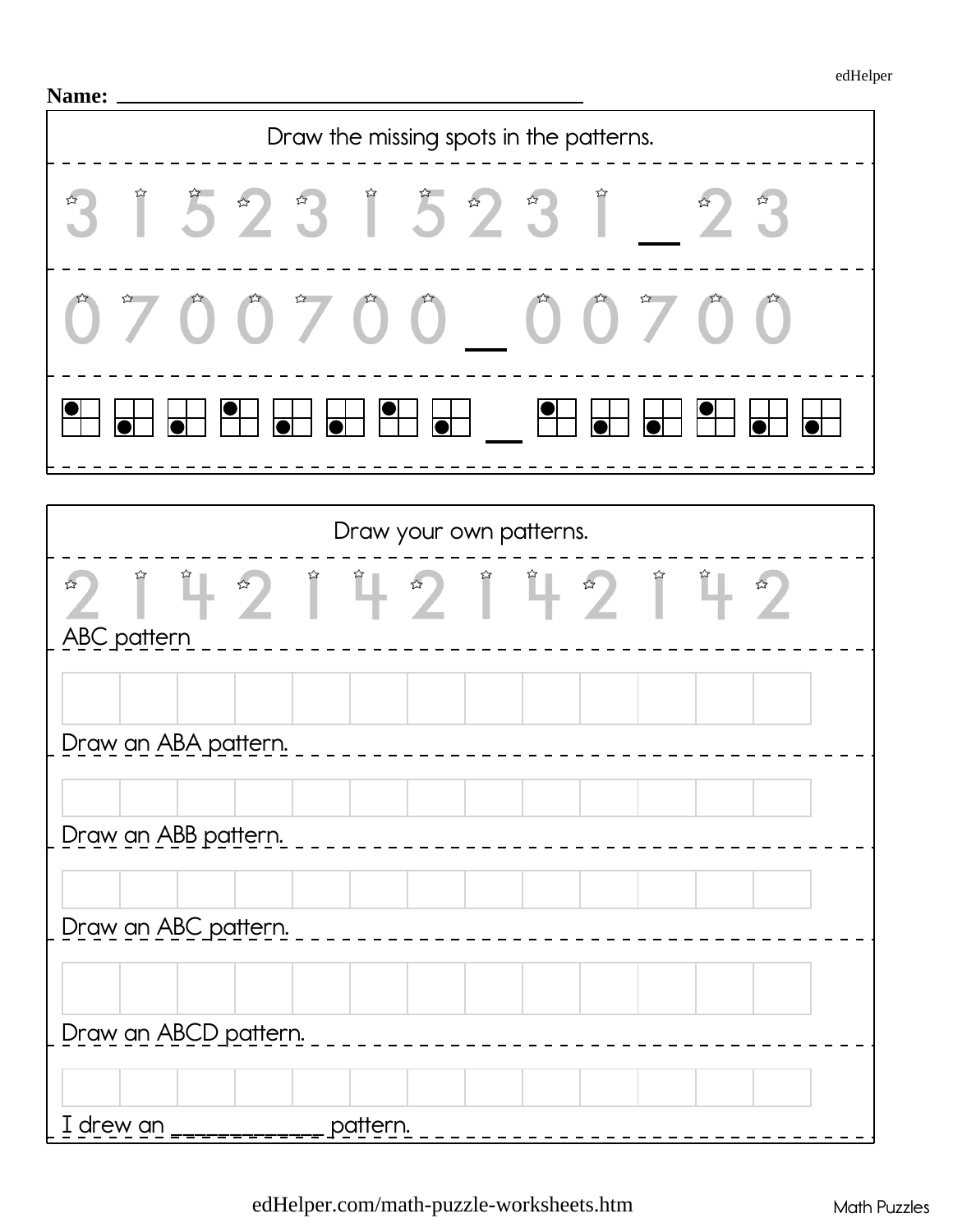Only use a pencil to write the numbers on the blank lines. You do not need any scrap paper! Solve it in your head. If you forget a number, then start over. Cool. huh?

![](_page_9_Picture_2.jpeg)

| imagine 7 in your<br>head | imagine 3 in your<br>head | imagine 7 in your<br>head | imagine 9 in your<br>head |
|---------------------------|---------------------------|---------------------------|---------------------------|
| double it                 | add 8                     | add 1                     | add 9                     |
|                           | add 7                     | add 9                     | add 7                     |
| Write the number.         | Write the number.         | Write the number.         | Write the number.         |
| B                         | D                         | F                         | Н                         |

**What is the sum?** 

# $A + B + C + D + E + F + G + H$

Wow! Great job! That's the answer, but do you know how to SPELL the number?

![](_page_9_Figure_7.jpeg)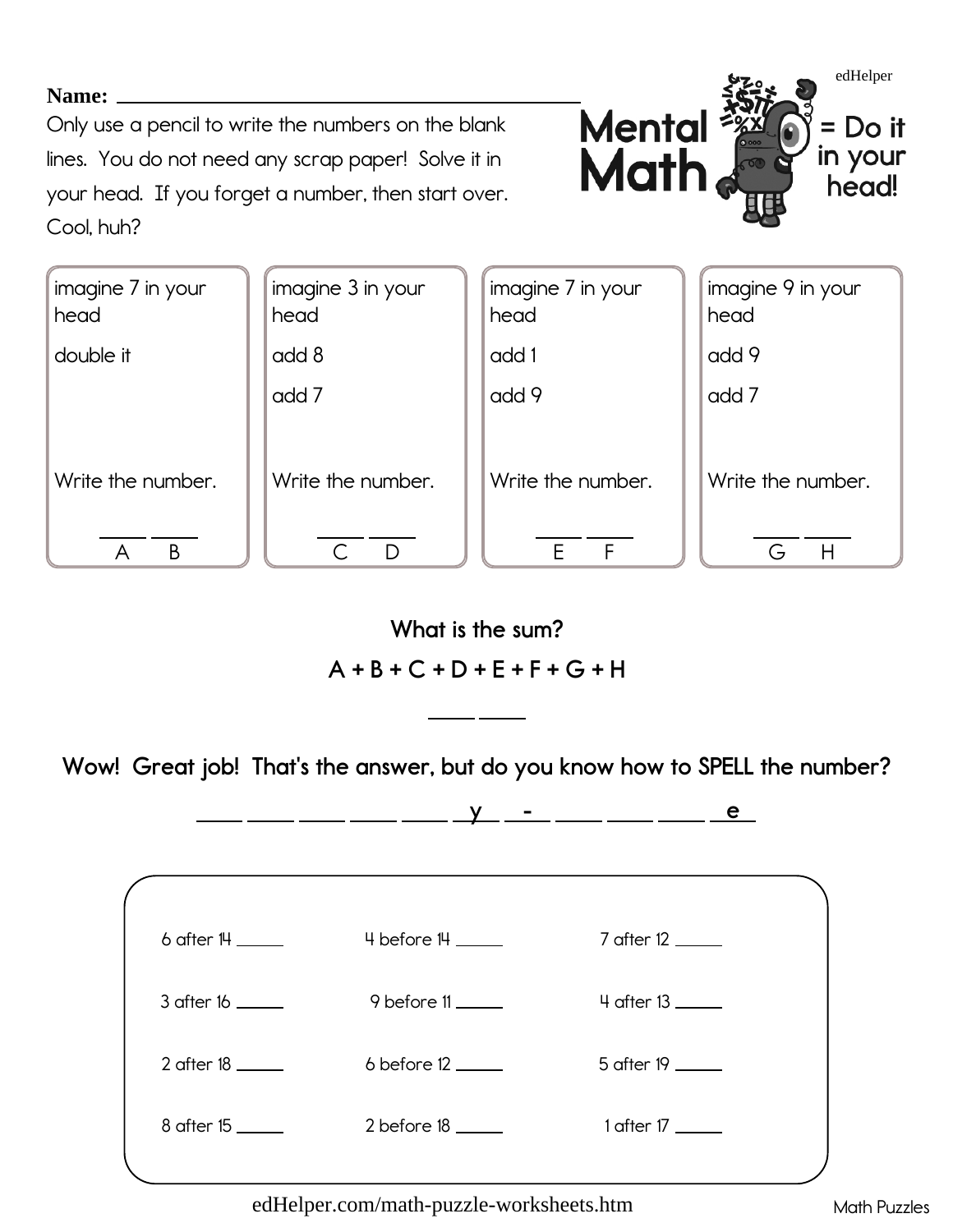### Name:

Fill in the missing numbers.

 $\circ$  308  $\circ$  73

Only rule - The same number CAN NOT be next to each other, in ANY direction.

Dark lines surround a block. Numbers to use in a block:

A block with 1 space has to be the number 1.

A block with 2 spaces must have the numbers 1 and 2.

A block with 3 spaces must have the numbers 1, 2, and 3.

A block with 4 spaces must have the numbers 1, 2, 3, and 4.

![](_page_10_Figure_9.jpeg)

 $\circ$  3

 $\bigcirc$  4

 $\bigcirc$  2

 $\bigcirc$  1

 $\circ$  2

 $\bigcirc$  3

 $\circ$  12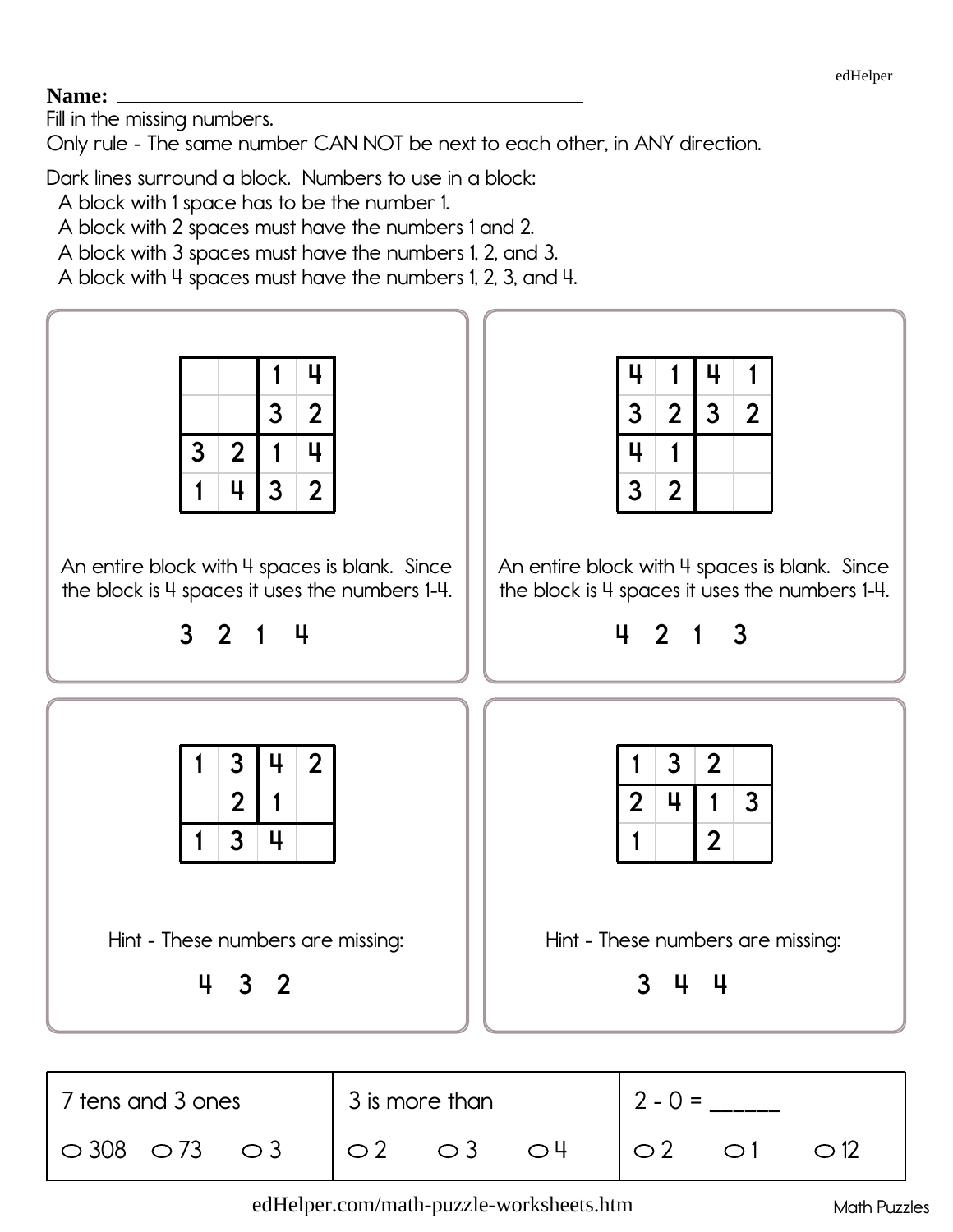## 

Fill in the missing numbers.

![](_page_11_Figure_3.jpeg)

**Math Puzzles**